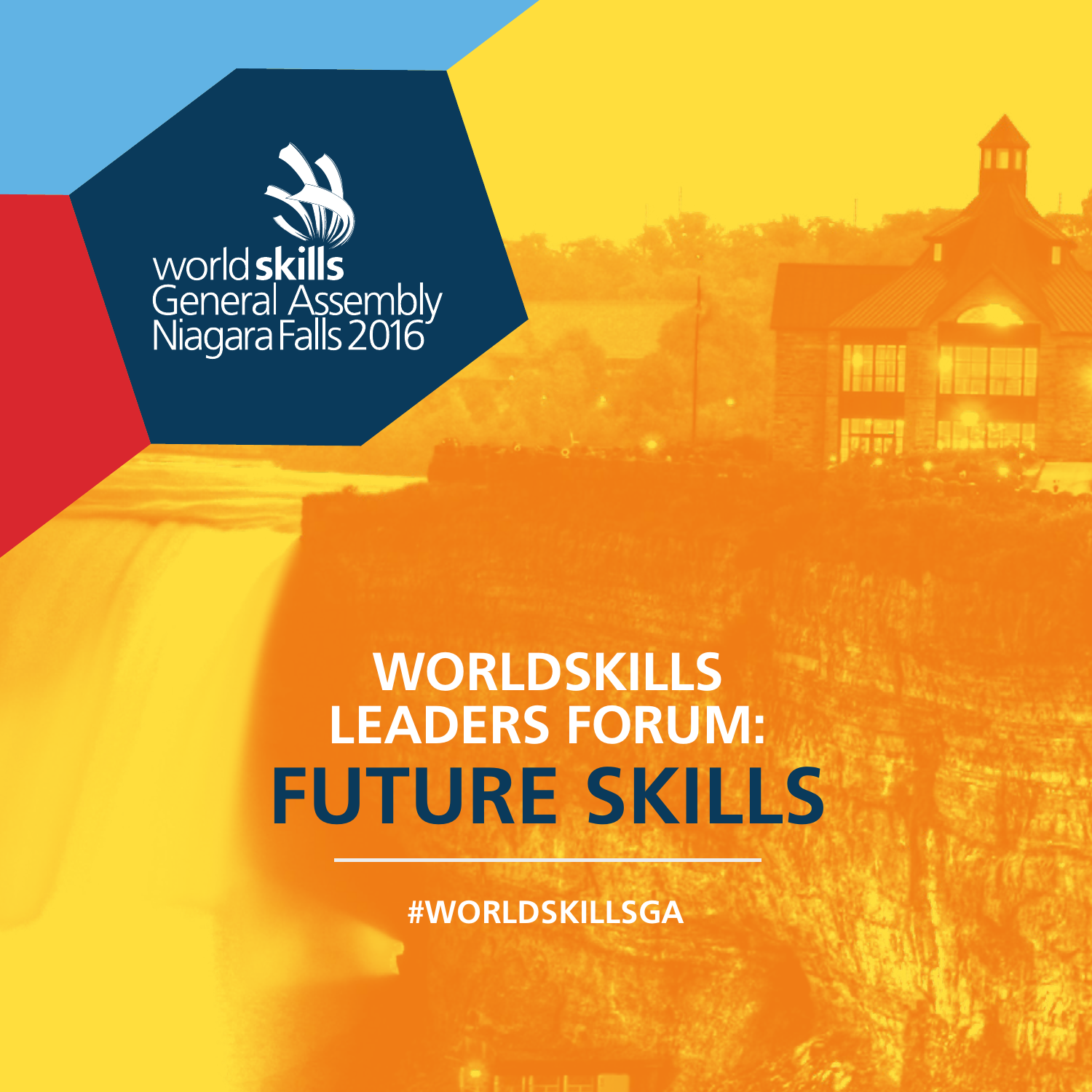## **TUESDAY, 4 OCTOBER 2016 – GREAT ROOM B&C**

| 07:30 | Networking Breakfast and Registration - Great Room A                                                                                                                                                          |
|-------|---------------------------------------------------------------------------------------------------------------------------------------------------------------------------------------------------------------|
| 08:30 | <b>Opening Remarks</b><br>Simon Bartley, President of WorldSkills                                                                                                                                             |
| 08:35 | <b>Welcome Address</b><br>SkillsUSA and Skills/Compétences Canada                                                                                                                                             |
| 08:55 | Introduction of Keynote Speaker                                                                                                                                                                               |
| 09:00 | <b>Keynote Address</b><br>Pavel Luksha, Professor of Practice at the Moscow School of Management SKOLKOVO                                                                                                     |
| 09:40 | <b>Panel Discussion</b><br>David Zdrojewski - Fixturlaser, Boyd Parsons - Air Canada<br>and Charles (Chuck) Wood - Volvo Construction Equipment                                                               |
| 10:15 | Short Q&A                                                                                                                                                                                                     |
| 10:25 | <b>Health Break</b>                                                                                                                                                                                           |
| 10:45 | Introduction of Keynote Speaker                                                                                                                                                                               |
| 10:50 | <b>Keynote Address</b><br>Lori Foster, PhD, Professor of Industrial-Organizational Psychology at North Carolina<br>State University (USA) and the University of Cape Town (South Africa)                      |
| 11:30 | <b>Panel Discussion</b><br>John Gaal - STL-KC Carpenters Regional Council, Trina Vitolianos - Shawcor, a member of<br>the CEPA Foundation and Matthew Bell - Global Strategic Partnership Manager of Autodesk |
| 12:05 | <b>Short Q&amp;A</b>                                                                                                                                                                                          |
| 12:15 | Lunch                                                                                                                                                                                                         |
| 13:15 | Introduction of Keynote Speaker                                                                                                                                                                               |
| 13:20 | <b>Keynote Address</b><br>Kayleen McCabe, Contractor, Speaker, Host of DIY Network's Rescue Renovation,<br>and founder of The McCabe Foundation                                                               |
| 14:00 | <b>Health Break</b>                                                                                                                                                                                           |
| 14:10 | <b>Panel Discussion</b><br>Tayla Schou - WSCT Representative for Africa, Gary Condon - WSCT Representative for Asia<br>and Rachel Chua - WSCT Representative for Oceania and South East Asia                  |
| 14:45 | <b>Short Q&amp;A</b>                                                                                                                                                                                          |
| 14:55 | <b>Discussion and Summary</b><br>Sarah Watts-Rynard, Executive Director of the Canadian Apprenticeship Forum                                                                                                  |
| 15:30 | Global Networking Café sponsored by Canada's Building Trades Unions                                                                                                                                           |

- The ability to measure motivations, skills, and vocational interests online.
- The power of computer adaptive testing.
- The utility of virtual simulations in training.
- The potential of harnessing big data.

Pavel Luksha is a Professor of Practice at the Moscow School of Management SKOLKOVO, and has managed educational programmes for leaders in innovation, future education, and research and development. Mr Luksha's papers have been published in the leading international scientific journals on strategic entrepreneurship, evolutionary economics, and social cybernetics.



Mr. Luksha's speaking points will include :

- How major forces such as automation, digitalization, and "greening" of industries are transforming the global landscape of labour markets.
- Insight in the sessions conducted by Global Education Futures, in collaboration with WorldSkills International, featuring leaders from 35 countries and their vision of skills of the future in manufacturing, services, and urban-related work sectors.
- How the demand for a workforce that possesses "skills of the future" will require new education methods and training institutions.

Lori Foster, PhD is a Professor of Industrial-Organizational Psychology at North Carolina State University (USA) and the University of Cape Town (South Africa). She currently serves as a behavioral sciences advisor to the United Nations and a Fellow with the White House Social and Behavioral Sciences Team.

The world of work is changing rapidly, and the WorldSkills model is uniquely placed to overcome the challenges it presents. Dr. Foster will share insight from working with the White House Social and Behavioral Sciences Team, on how WorldSkills Members and other skills leaders can benefit from virtual and online technologies including:

Kayleen McCabe hosted the DIY Network series Rescue Renovation for five seasons. She founded The McCabe Foundation, a non-profit that tightens America's skills gap by encouraging young men and women alike to consider careers in the World's most undervalued, unfilled sector: the trades.

Ms. McCabe's speaking points will include:

- The role of vocational training in 20th and 21st century American secondary education system.
- Discussion of contemporary economic and cultural factors that are prompting a slight resurgence in skilled labour training.
- How the role of the modern skilled worker is changing.
- The social challenges women face as they pursue trade careers.
- Steps that can be taken to assimilate women into the trades and position the trades as desirable options for more women.



**LUKSHA**

**LORI FOSTER**



**KAYLEEN McCABE**